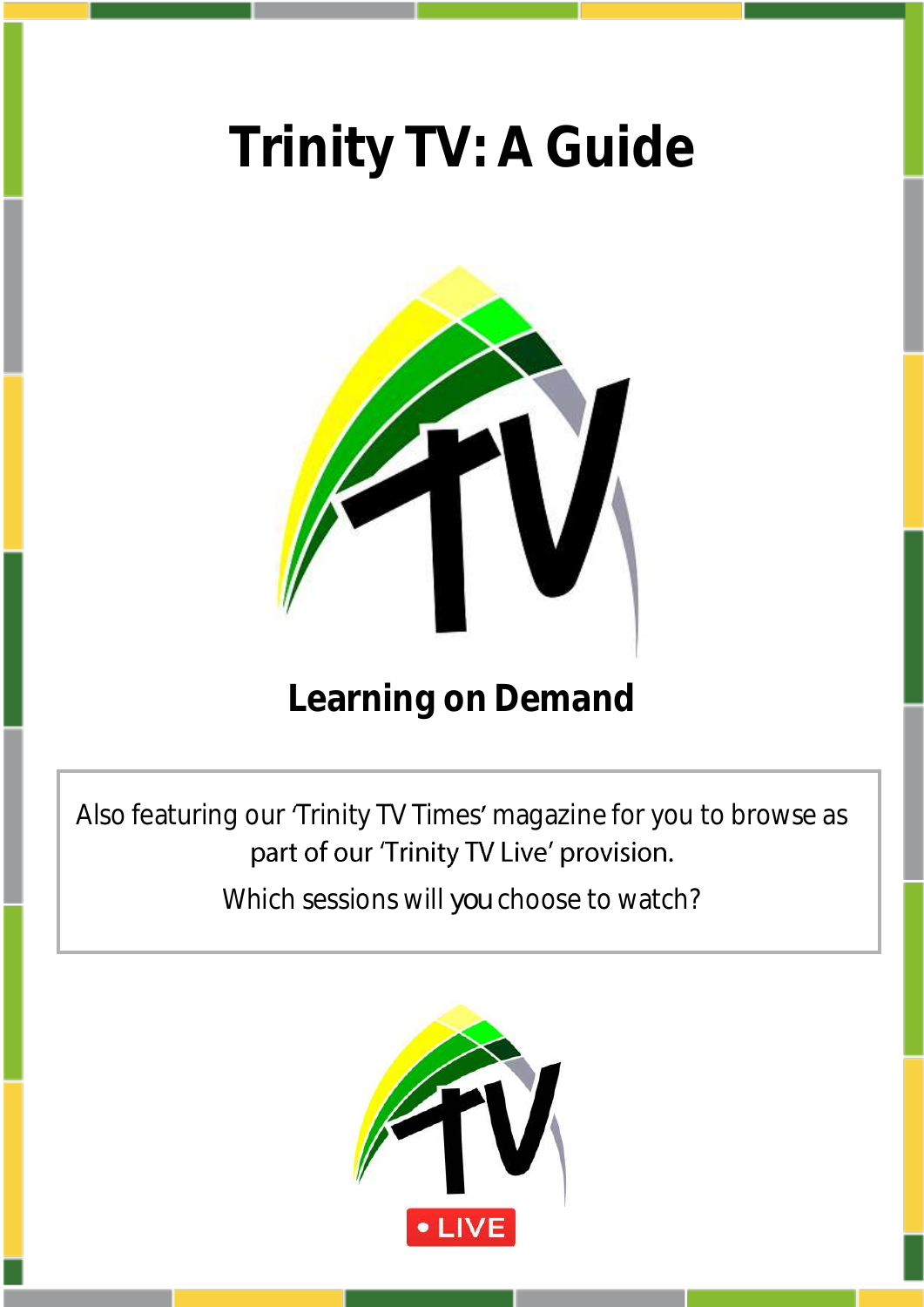

# **Trinity TV**

### **What is Trinity TV?**

At Trinity Academy, we are committed to ensuring that students receive a high-quality education, regardless of circumstances. We recognise the importance of providing students with a range of opportunities, especially during periods of home-learning. With this in mind, we are excited to introduce you to our home-learning platform: Trinity TV! Our staff have really enjoyed creating engaging materials for all students to enjoy and there are also opportunities for live interactions too!

This online platform contains pre-recorded materials made by subject teachers to ensure that home learning is as interesting, purposeful and accessible as possible. Our staff at Trinity Academy are passionate about the subjects they teach and the areas they lead on, and have been working hard behind the scenes to ensure that students continue to have access to a World Class provision which is purposeful and dynamic, while also providing opportunities for students to reflect on their progress. It's what we do  $-$  and we're not going to let any barrier stop us! Students will be able to watch the video content when they're able to with the facility to pause, rewind, and re-watch when necessary!

### **What do the lessons look like?**

Each pre-recorded lesson contains activities which work towards a clear objective. Although each lesson may look different, all will have the benefit of a subject expert providing clear verbal explanations and instructions throughout, to ensure that all lessons are easy to follow! In addition, the video format enables students to watch the lesson content at their own pace and all materials can be accessed via phones, tablets or laptops.

### **How do students access Trinity TV?**

Students access Trinity TV via the academy's website. Please follow this guide for further instructions [https://halifax.trinitymat.org/home-learning-2/trinity-tv/.](https://halifax.trinitymat.org/home-learning-2/trinity-tv/) All resources produced are in line with the curriculum and follow a logical lesson sequence to support students with their progression outside of the classroom environment, so all students need to do is follow their timetable as normal and select the lessons relevant to their academy day!

#### **How is students' work assessed?**

Having followed each sequence of lessons, it is an expectation that students submit a weekly activity for each of their written subject areas. This includes: English, Maths, History, Geography, MFL, RS and Science. Each final activity will be completed on Microsoft Forms and automatically submitted to students' subject teachers directly for feedback where necessary. These online forms are saved in each subject area's folder on the Trinity TV section of SharePoint. **It is really important that students complete the Microsoft Form attached to each learning sequence,**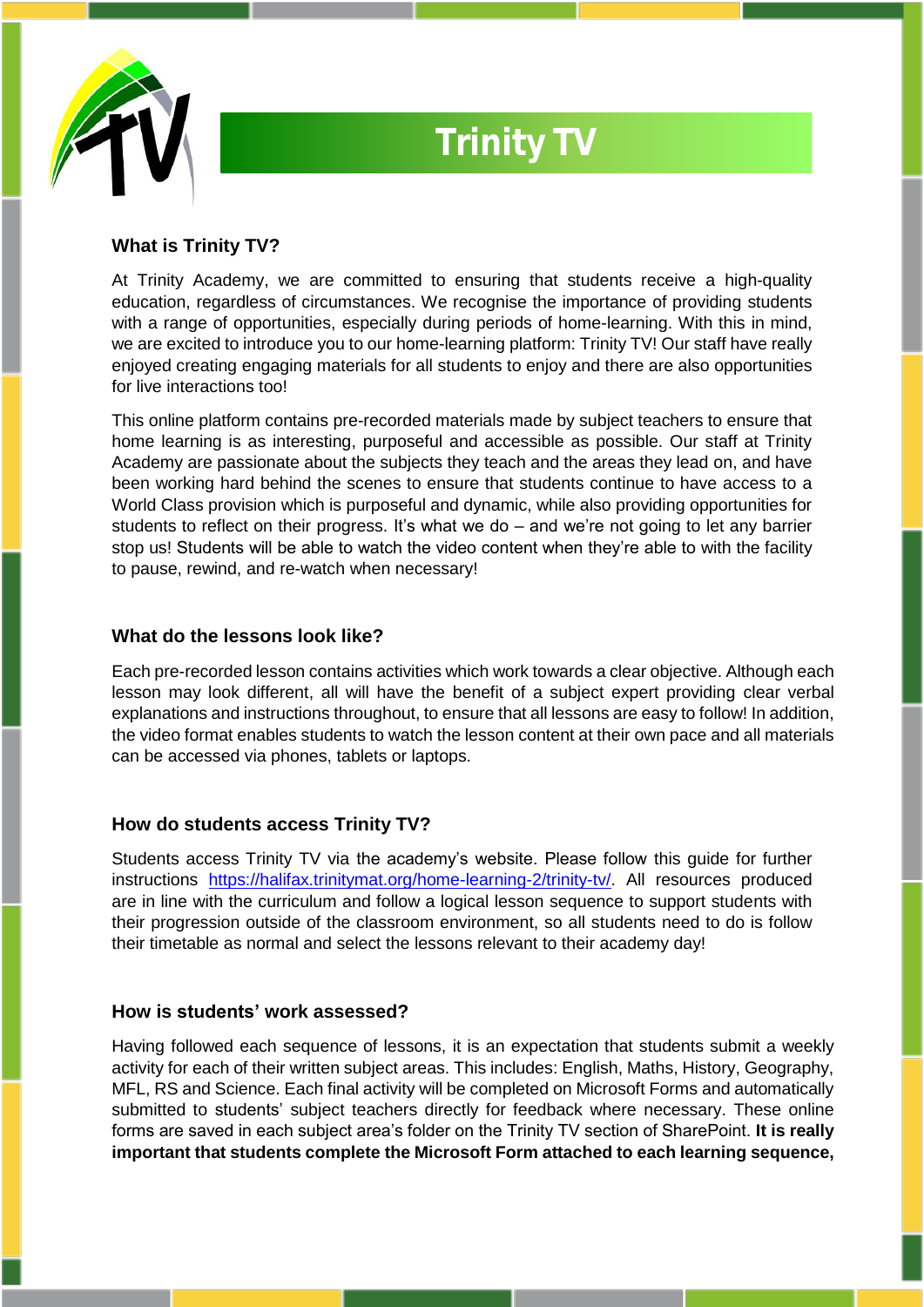#### **as this will be used to track and monitor progress while enabling teachers to assess the quality of the work produced and provide valuable feedback.**

Students should work through the lessons provided and complete as much as they can in their usual time slot. The work students submit will be tracked, phone calls will be made home where necessary, and all teachers will provide feedback via email in a timely manner and in line with the academy's marking policy. All teachers also remain contactable on their academy email address, if a student requires any additional support.

Resources for accessing students' Science work are available by logging into their student Educake account: [https://www.educake.co.uk/.](https://www.educake.co.uk/) In addition, all Maths work is available on their student Hegarty Maths accounts: [https://hegartymaths.com/.](https://hegartymaths.com/) These platforms work in the same way as Microsoft Forms in terms of teacher tracking and feedback.

#### **Are there opportunities for students to engage in practical subject areas?**

Absolutely! Practical subject areas have also enjoyed making their lessons accessible for students at home and you don't need lots of resources – or a lot of space – to take part! These departments will continue to provide weekly 'Trinity Challenges' if students wish to join in, and our Hospitality and Catering team have created some simple recipes for students to try if they would like to get involved, all of which can be found under their subject tabs on Trinity TV. We would love to see our students rising to the challenge and giving them a go, sharing their efforts with us along the way! Make sure you continue to follow our Trinity Challenge Instagram: @trinitychallenge2020

### **Are there other sessions on offer alongside subject lessons as part of Trinity TV?**

Yes! If you have a look at our Trinity TV Times guide, you will also see a 'Trinity On Demand' section. This advertises additional videos for students to watch at some point during their day, and at their leisure. Don't forget to keep up to date with our social media for more specific information!

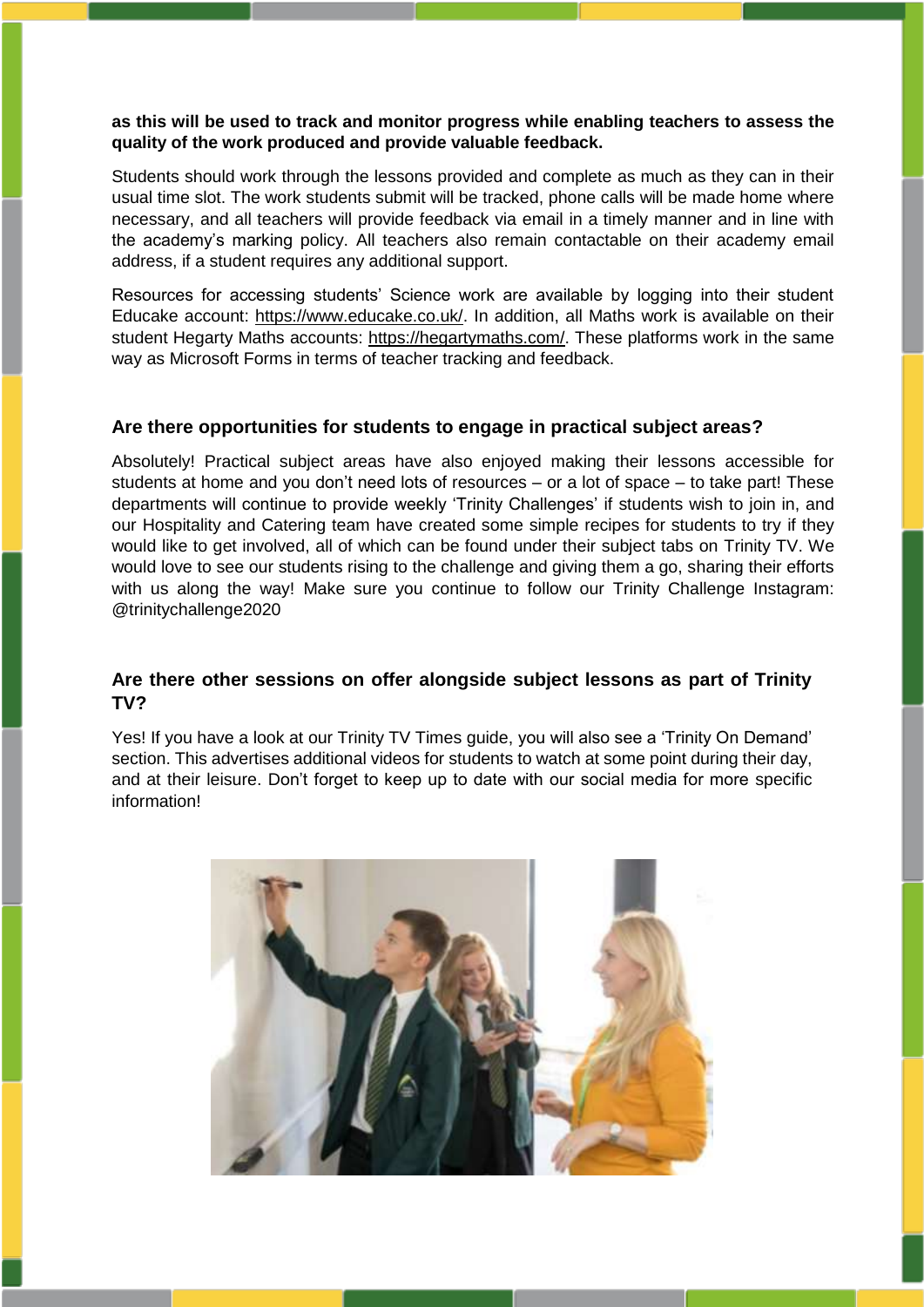

# **Trinity TV Live**

### **What is Trinity TV Live?**

To enhance our Trinity TV provision even further, we are excited to introduce to you our Trinity TV Live programme! This is the home of our live provision, brought to you by our very own staff with the aim of providing the best remote learning experience possible. We may even invite some special guests along the way! Each week, our department areas will provide a live element of learning for all students to engage in as an optional extra if they wish to access this support. Students can enjoy the social interaction element of communicating with their friends and teachers as part of these sessions too!

### **How do students access the live sessions?**

Each week, staff will send students an invite via Microsoft Teams to their live session. Once students accept this, they just need to turn up on time and take part! Please see this helpful guide for further information [https://trinityacademyhalifax.sharepoint.com/sites/tah](https://trinityacademyhalifax.sharepoint.com/sites/tah-trinitytv/SitePages/TrinityTV-Student-Help.aspx)[trinitytv/SitePages/TrinityTV-Student-Help.aspx](https://trinityacademyhalifax.sharepoint.com/sites/tah-trinitytv/SitePages/TrinityTV-Student-Help.aspx)

### **What will the live sessions look like?**

What makes our live sessions so exciting is that they will each look different depending on what the focus will be for each, and this may well change each week. They will all start at the allocated time, but will run for different periods of time and be no longer than their hour time slot. This will be communicated in advance when students receive their Teams invite to join.

As part of these, students will be given the opportunity to speak to us, share their work, and ask us any questions which they may have! These will also be led directly by our staff who may use their session to live teach. See our Trinity TV Times guide for more detail, and remember to keep up to date with our social media to find out more about what certain sessions aim to cover. Teachers may also contact students directly about additional opportunities. As part of this provision, we are also pleased to be able to offer various enrichment opportunities, and our Phase Leaders will be on hand weekly to host live drop-in sessions and to deliver assemblies and updates.

It will be like we're all under the same roof!

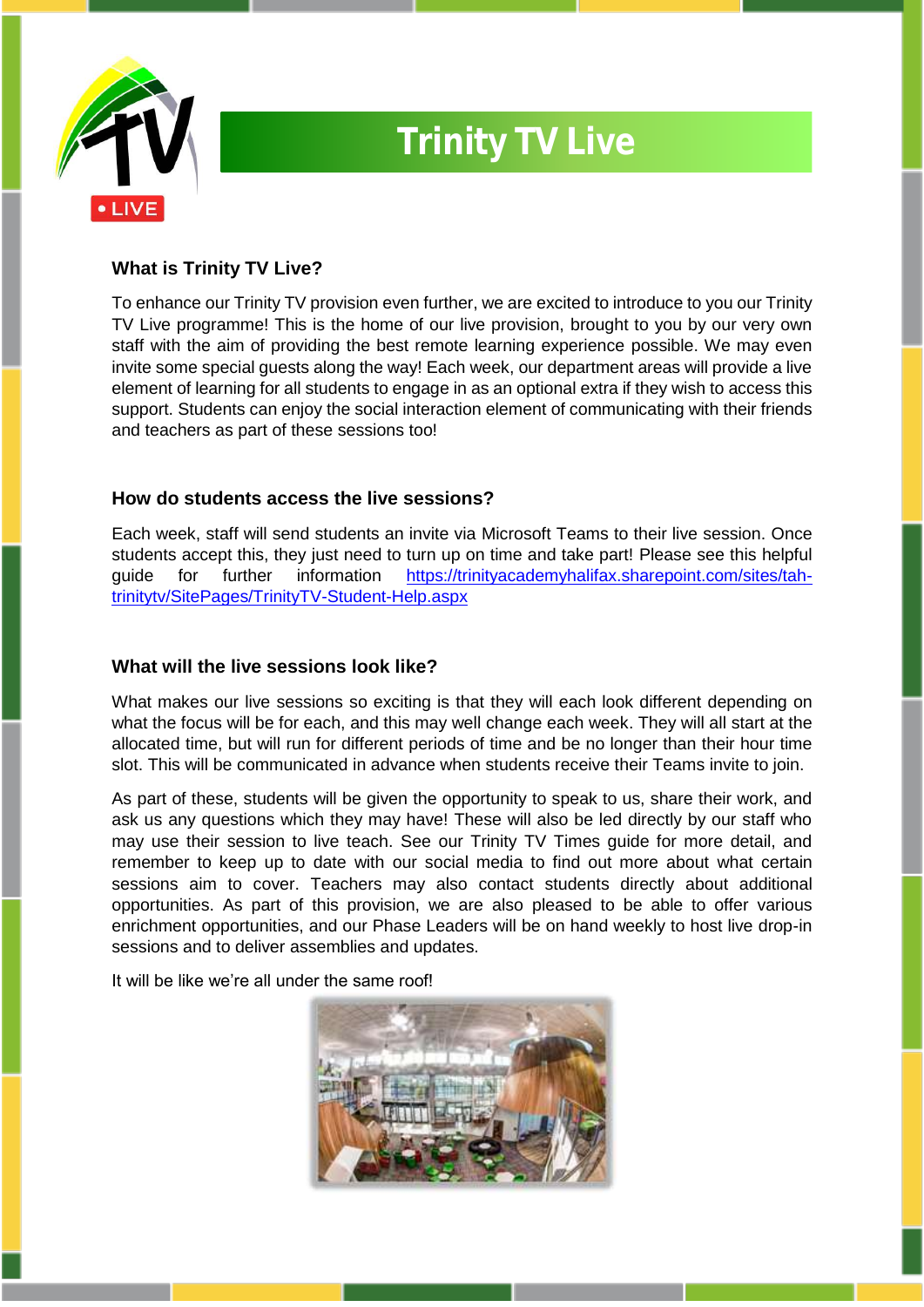#### **Do students have to partake in** *all* **of the live sessions on offer?**

We would love for all students to engage in these as much as possible as they will provide valuable opportunities for specific support and interaction. However, students must ensure that they complete the Microsoft Form for their subject areas on a weekly basis as part of their main Trinity TV home-learning provision. Our live element seeks to enhance our students' remote learning experience, so they continue to receive a varied educational diet at home to the very best of our ability! It may even be the case that our staff direct students to certain sessions which they feel will be of benefit to individuals at various times.

Where there is a live slot which students would like to take part in, they should consider how they will utilise their time so that their written work can still be completed at the end of each subject's lesson sequence. There will be support on hand if students need some practical tips on how they can best manage this through some of our live sessions on offer, such as our Phase Leader briefings, but students are also welcome to contact our College Manager team directly.

Happy viewing!

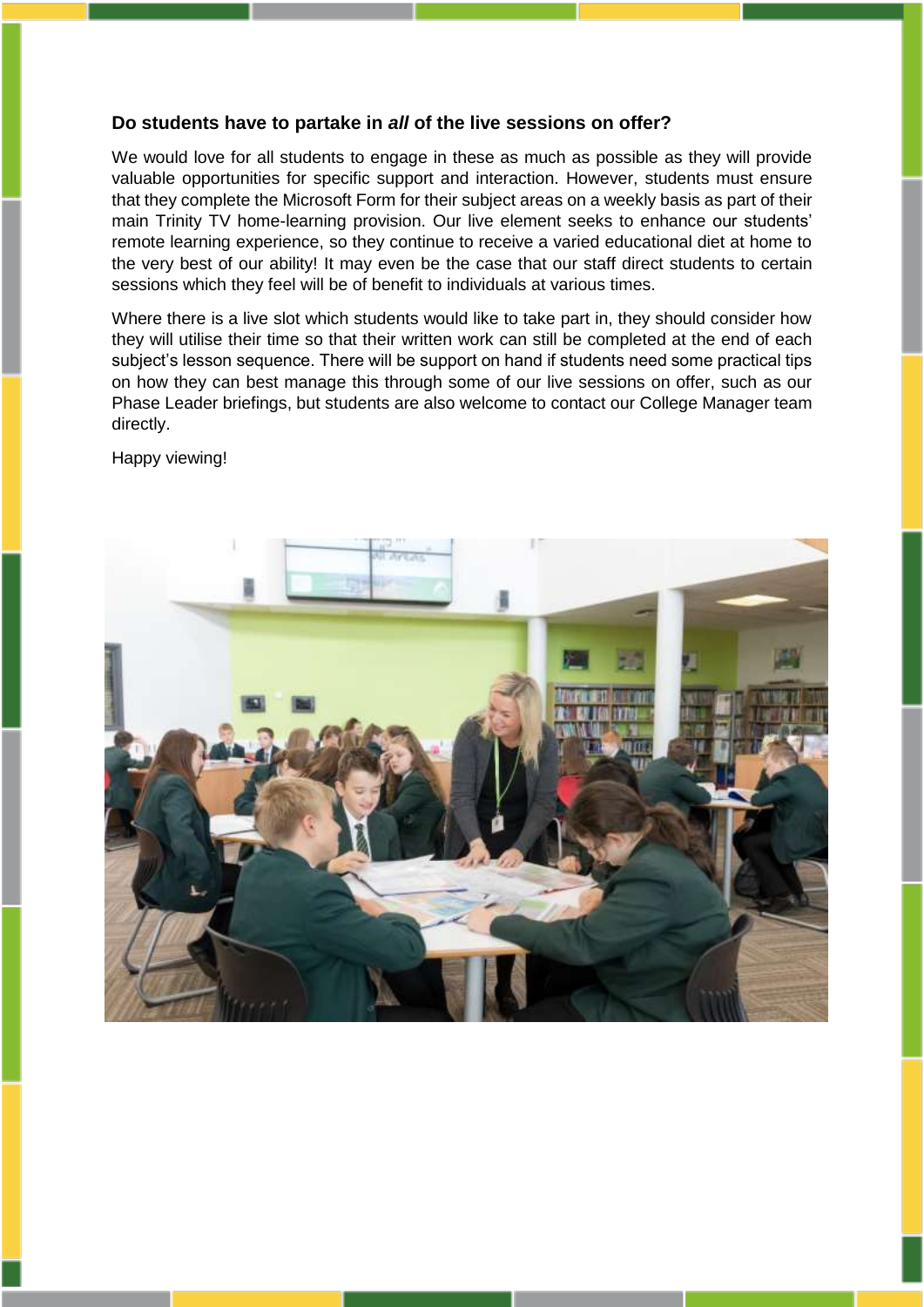## **Wellbeing Support at Trinity Academy Wellbeing Support at Trinity Academy**

While engaging in the home-learning materials on offer, prioritising mental health and wellbeing is of paramount importance, especially at this time when students are out of their regular routines. So, it's really important that we recognise this, make a conscious effort to focus on self-care, and put helpful strategies in place to lift our moods if needed. Showing an interest in what your child is working on and encouraging discussions about their learning will help them to maintain a positive attitude and boost their motivation. We also hope that, by providing a wide range of provision for students to access, it will help to ensure that their day feels structured, purposeful and interesting!

#### **Where can I access resources to support mental health?**

If you would like any further resources to support managing mental health, we have provided some on our [website.](https://halifax.trinitymat.org/) You will also find links to expert agencies for tips and further guidance, including how further specialist support can be accessed. Our main expectation is that students stay safe and keep in touch with their teachers if they would like any further guidance – or if they would like to share and celebrate their achievements!

#### **What is the Trinity Safety Net?**

Trinity Safety Net is an anonymous online platform where you can find information and advice about mental health, lifestyle, relationships, and school. Once students log in, you can use the helpful links, videos, and resources which are accessible 24/7. We would like all our students to explore our Trinity Safety Net webpage, which can be accessed via [our academy's website.](https://halifax.trinitymat.org/) Phase Leaders will also be discussing this in their Monday assembly slot as per the Trinity TV Times guide.

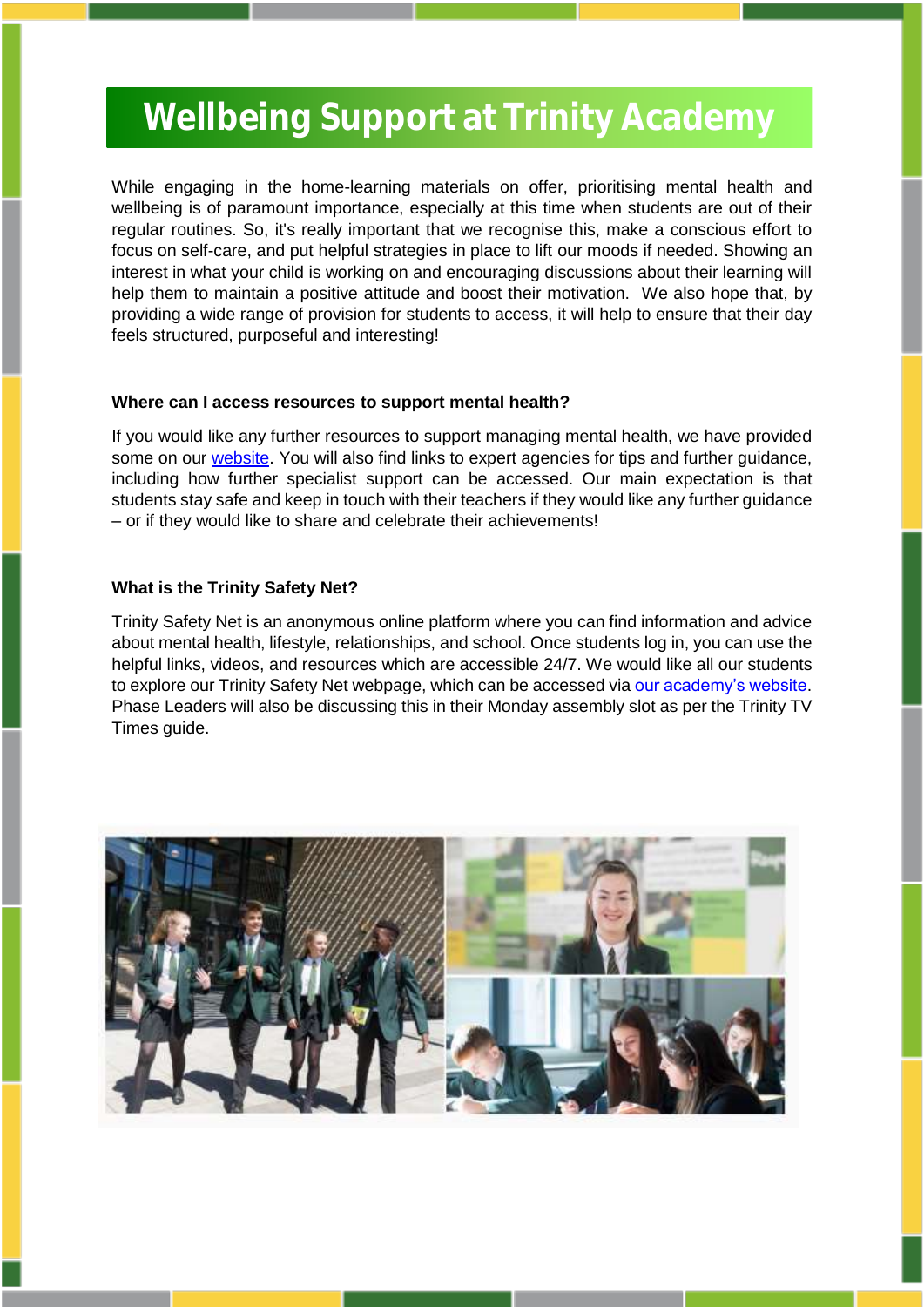#### **How can students arrange to speak to a member of the Pastoral Team at Trinity Academy?**

To support students during this period of isolation, we are hosting regular Wellbeing Hub sessions as part of our live provision. In order to access these, students should email their College Manager in advance with a brief description of what they would like to talk about.

A reminder of the relevant College Manager's email address is below. We will then be in touch as a matter of priority to arrange a time for this session as per the Trinity TV Times Guide. These will be hosted by our Pastoral Team and will be a valuable opportunity for students to have 1:1 discussions about any issues or concerns they may have so that we can continue to provide personalised support and guidance.

- **Hockney** Mr Buckley/ Mr Warner *[Hockneypastoralsupport@trinityacademyhalifax.org](mailto:Hockneypastoralsupport@trinityacademyhalifax.org)*
- **Oliver** Miss Woodhead/Mr Murgatroyd *[Oliverpastoralsupport@trinityacademyhalifax.org](mailto:Oliverpastoralsupport@trinityacademyhalifax.org)*
- **Priestley** Mrs Birkhead/Miss Flux *[Priestleypastoralsupport@trinityacademyhalifax.org](mailto:Priestleypastoralsupport@trinityacademyhalifax.org)*
- **Redgrave** Mr Mills/Mr Smith *[Redgravepastoralsupport@trinityacademyhalifax.org](mailto:Redgravepastoralsupport@trinityacademyhalifax.org)*
- **Stewart** Miss Cumberworth/Miss Partington *[Stewartpastoralsupport@trinityacademyhalifax.org](mailto:Stewartpastoralsupport@trinityacademyhalifax.org)*
- **Whiteley** Mr Birkhead/ Mr Fortune *[Whiteleypastoralsupport@trinityacademyhalifax.org](mailto:Whiteleypastoralsupport@trinityacademyhalifax.org)*

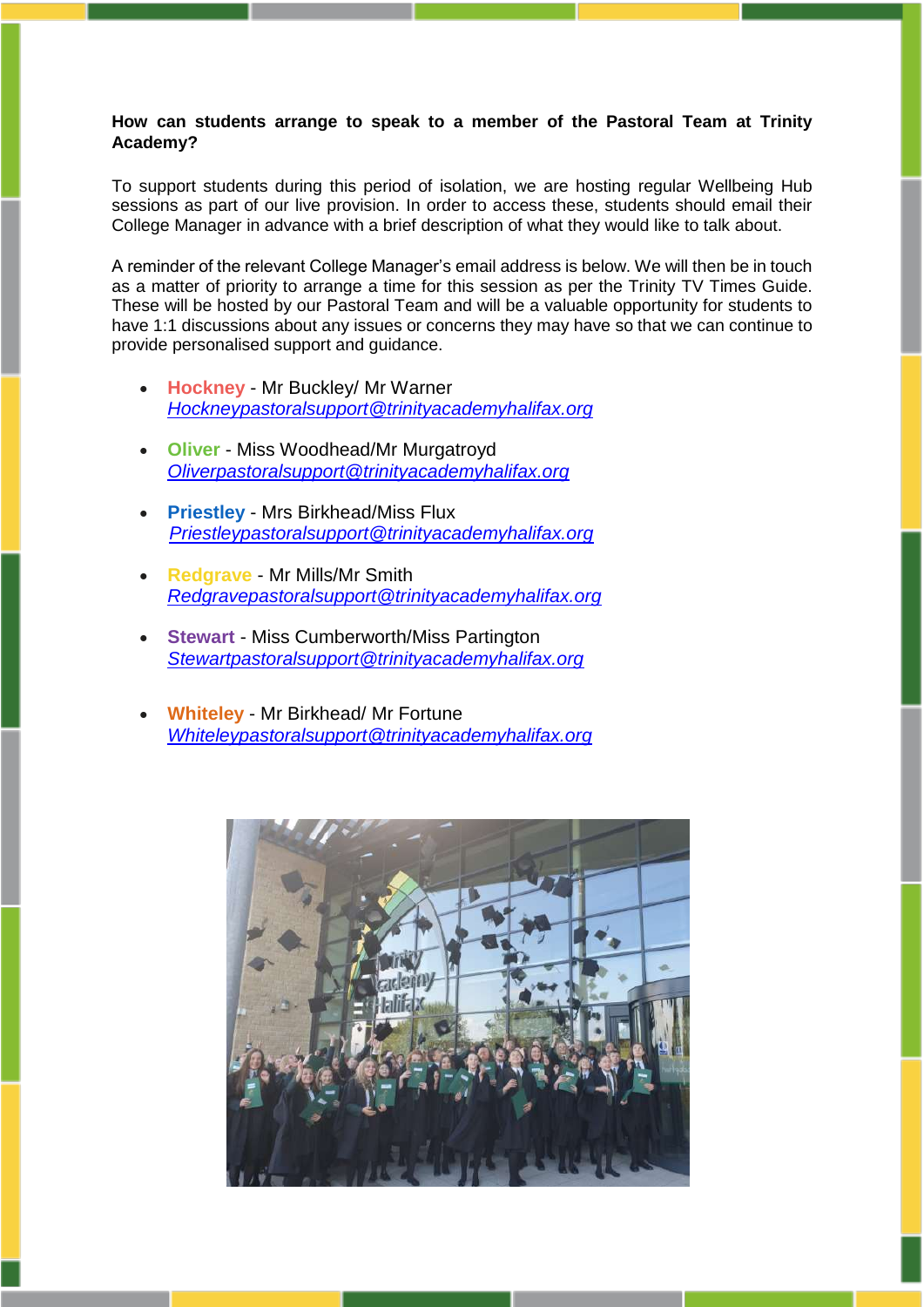# **Trinity TV Times Guide**



## **'The show must go on!'**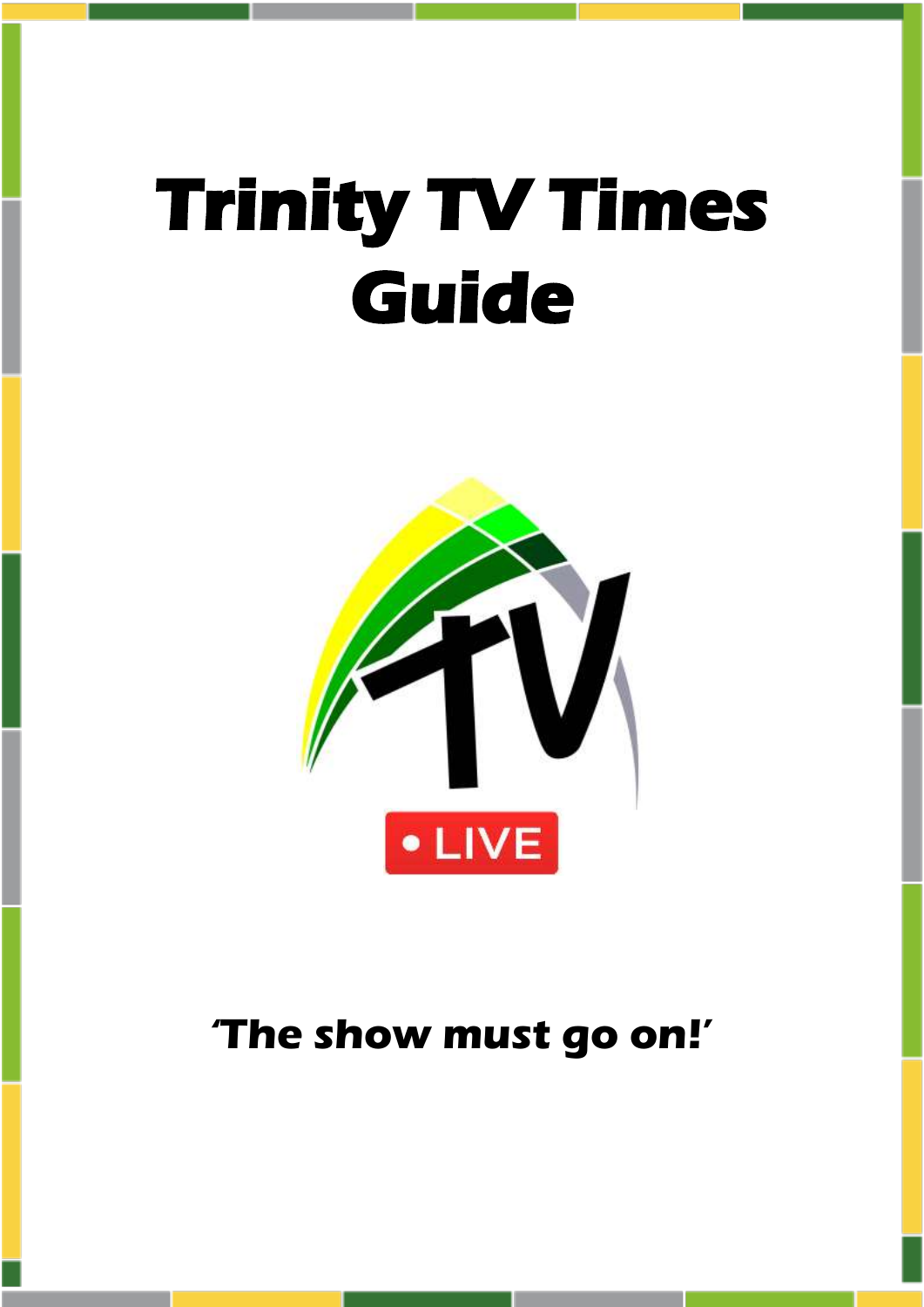## **Trinity TV Times**

Trinity TV Times: a helpful guide to give you a taste of our live sessions on offer each week.

Why not have a look now and decide which ones you would like to attend? Then, sit back and keep an eye out for your Microsoft Teams invitation from our teachers who will also provide you with further details about each specific session in advance of it beginning. Please note that sessions will each have a different running time, but all will begin at the start time stated on the schedule, so please arrive promptly. It's as easy as that!

Take a look at our 'On Demand' section too. Here you will find some of our Trinity TV recordings on offer to you each day which you can watch at your leisure. We hope these will help you to break up your time, while providing some entertainment along the way!

As much as we would really like you to take part in these live sessions alongside your main Trinity TV provision, don't forget to complete your weekly activity on Microsoft Forms for your subject areas. This is how the work you produce will be monitored by our staff so that timely feedback can be provided by your teachers on your home-learning.

Don't forget to keep your eyes on our social media platforms for regular updates about some of our sessions! We can't wait to share with you what we've got coming up! Also, follow our Twitter and Instagram accounts (@trinitychallenge2020) to take part in our Trinity Challenges today! You can also find our Trinity Challenge booklet here. [https://halifax.trinitymat.org/wp](https://halifax.trinitymat.org/wp-content/uploads/2020/06/Trinity-Challenge-Booklet.pdf)[content/uploads/2020/06/Trinity-Challenge-Booklet.pdf](https://halifax.trinitymat.org/wp-content/uploads/2020/06/Trinity-Challenge-Booklet.pdf)





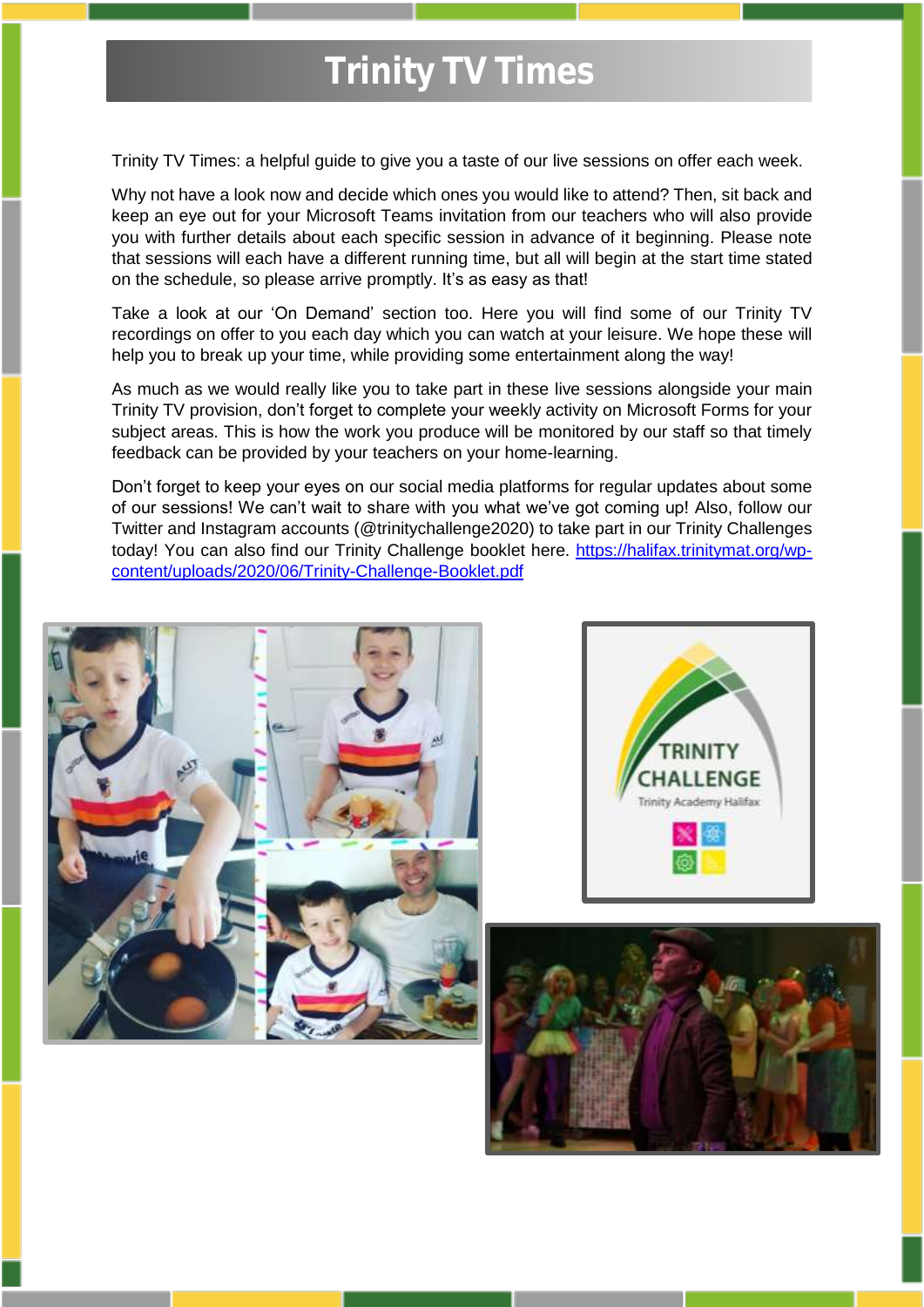# **What's On?**

| <b>On Demand</b>                                                                                                                                                                              |                                                                                  |  |  |  |  |  |  |
|-----------------------------------------------------------------------------------------------------------------------------------------------------------------------------------------------|----------------------------------------------------------------------------------|--|--|--|--|--|--|
| On Demand Videos will be found within your year group folders in the 'On Demand' folder in our<br>Trinity TV sections. The 'On Demand' works in the same way as the subject folders: you just |                                                                                  |  |  |  |  |  |  |
| need to click it!                                                                                                                                                                             |                                                                                  |  |  |  |  |  |  |
| D&P                                                                                                                                                                                           | Every Wednesday, our Design and Performance team have created some fun           |  |  |  |  |  |  |
| Wednesdays                                                                                                                                                                                    | TV shows for you to enjoy and get involved in. Please see our weekly social      |  |  |  |  |  |  |
|                                                                                                                                                                                               | media posts which will advertise each one in advance so we can maintain an       |  |  |  |  |  |  |
|                                                                                                                                                                                               | element of surprise!                                                             |  |  |  |  |  |  |
| <b>Assembly</b>                                                                                                                                                                               | Each week, your Phase Leader will share an assembly with you. This will differ   |  |  |  |  |  |  |
|                                                                                                                                                                                               | each week, just like when you're in the academy building.                        |  |  |  |  |  |  |
| <b>Morning</b>                                                                                                                                                                                | Your Phase Leaders will host briefings each week to update you on important      |  |  |  |  |  |  |
| <b>Briefing</b>                                                                                                                                                                               | points to consider, including any relevant reminders.                            |  |  |  |  |  |  |
| Wellbeing                                                                                                                                                                                     | Staff at Trinity have put together some useful sessions to support you with your |  |  |  |  |  |  |
| <b>Tips</b>                                                                                                                                                                                   | wellbeing, including topics about time management while you take part in         |  |  |  |  |  |  |
|                                                                                                                                                                                               | home-learning.                                                                   |  |  |  |  |  |  |
| <b>Trinity</b>                                                                                                                                                                                | This was such a success last time that we're back with more! Tune in every       |  |  |  |  |  |  |
| <b>Jackanory</b>                                                                                                                                                                              | Friday to listen to our staff reading aloud to you.                              |  |  |  |  |  |  |
|                                                                                                                                                                                               | Don't worry if you don't know where your education will take you; that's what    |  |  |  |  |  |  |
| <b>Careers/News</b>                                                                                                                                                                           | we're here for! We hope these sessions will give you an insight into what        |  |  |  |  |  |  |
|                                                                                                                                                                                               | careers are out there, as well as offering specific support on how you can get   |  |  |  |  |  |  |
|                                                                                                                                                                                               | there!                                                                           |  |  |  |  |  |  |

| <b>Live Sessions</b> |                                                                                                                                                                                                                                                                                                                                                                                                                                                                                                                                                                                                               |  |  |  |  |  |  |
|----------------------|---------------------------------------------------------------------------------------------------------------------------------------------------------------------------------------------------------------------------------------------------------------------------------------------------------------------------------------------------------------------------------------------------------------------------------------------------------------------------------------------------------------------------------------------------------------------------------------------------------------|--|--|--|--|--|--|
| <b>Subject Areas</b> | Each week, your subject areas will tailor their sessions to suit what they feel is<br>the most beneficial to you at the time. You will receive details each week in<br>advance of the sessions beginning, but here's a taster of what you could<br>expect from these:<br>Live question and answer drop-in sessions<br>Live modelling/teaching, perhaps to address a whole-class<br>developmental area<br>Live quizzes<br>Various practical activities which you can join with at home, such as an<br>$\bullet$<br>experiments in Science, creating music in D&P, or even reading along<br>with us in English! |  |  |  |  |  |  |
| <b>Live PE</b>       | Who needs Joe Wicks when we have our PE staff here at Trinity Academy?                                                                                                                                                                                                                                                                                                                                                                                                                                                                                                                                        |  |  |  |  |  |  |
|                      | Use this time to get fit – it really helps with your wellbeing, too! Tune in each<br>week and enjoy what our staff have planned for you. Just make sure that you                                                                                                                                                                                                                                                                                                                                                                                                                                              |  |  |  |  |  |  |
|                      | have a bit of space for this and are wearing something comfortable!                                                                                                                                                                                                                                                                                                                                                                                                                                                                                                                                           |  |  |  |  |  |  |
| <b>Phase Leader</b>  | Would you like to speak with your Phase Leader directly? No problem! Tune in                                                                                                                                                                                                                                                                                                                                                                                                                                                                                                                                  |  |  |  |  |  |  |
| <b>Drop-In</b>       | at this time and they're guaranteed to be on hand.                                                                                                                                                                                                                                                                                                                                                                                                                                                                                                                                                            |  |  |  |  |  |  |

ı

П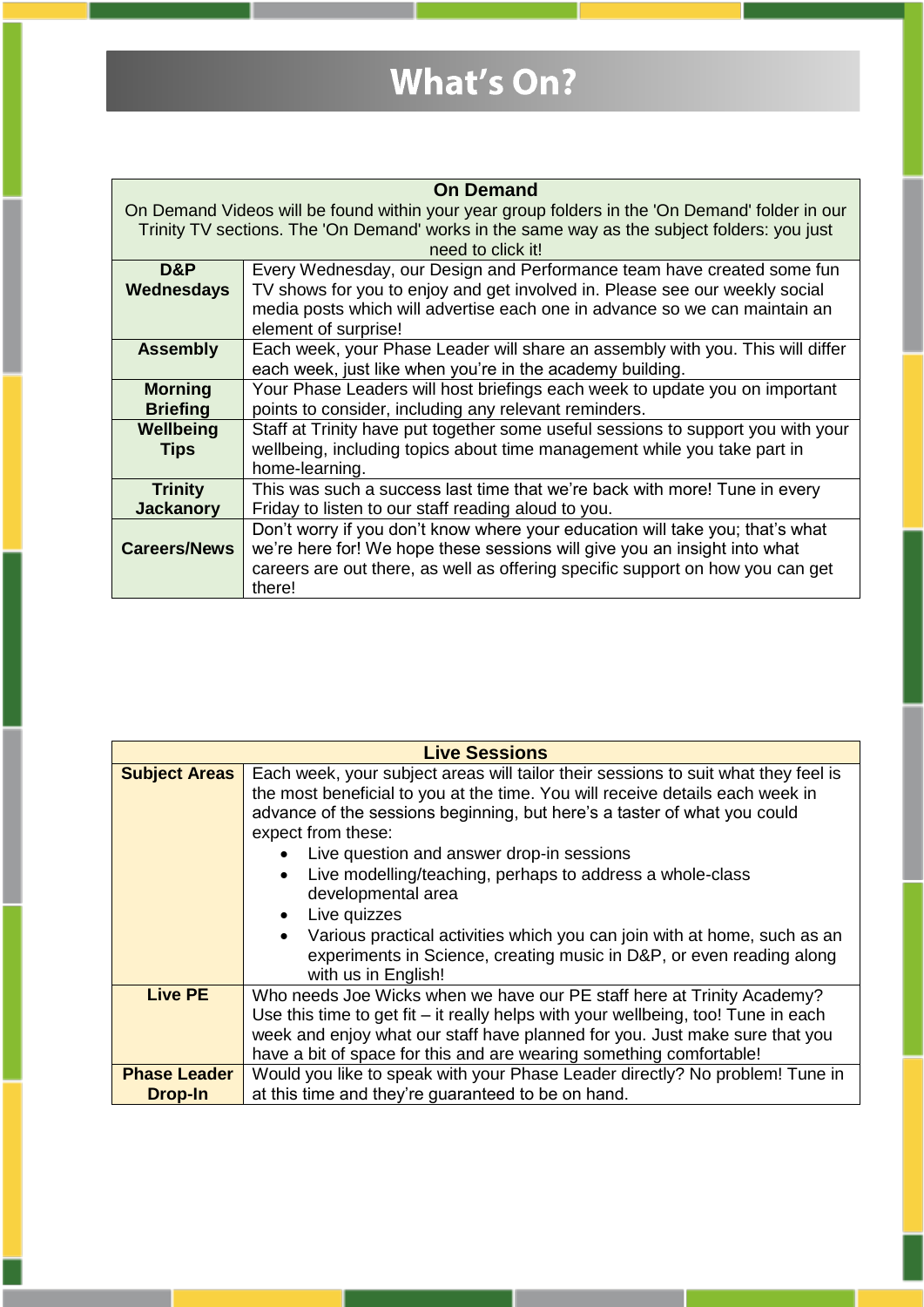

### **Week Commencing: Monday 11th January**

| <b>Year 9 RB Timetable</b> |                    |                                                                                                |         |                                          |                       |                          |                      |  |  |  |
|----------------------------|--------------------|------------------------------------------------------------------------------------------------|---------|------------------------------------------|-----------------------|--------------------------|----------------------|--|--|--|
| <b>Period</b>              | <b>Time</b>        |                                                                                                |         | Monday 11th January Tuesday 12th January | <b>Wednesday 13th</b> | Thursday 14th            | Friday 15th January  |  |  |  |
| <b>ON DEMAND</b>           |                    | Mrs Ilyas'<br><b>Wellbeing</b><br>Assembly<br><b>Morning</b><br><b>Tips</b><br><b>Briefing</b> |         | <b>Ready Steady Cook</b>                 | <b>Careers News</b>   | <b>Trinity Jackanory</b> |                      |  |  |  |
| $\mathbf{1}$               | $8.15am -$         |                                                                                                |         |                                          |                       |                          |                      |  |  |  |
|                            | 9.15am             |                                                                                                |         |                                          |                       |                          |                      |  |  |  |
| $\overline{2}$             | $9.15$ am-         |                                                                                                |         | Live PE                                  | English               | Science                  | English              |  |  |  |
|                            | 10.15am            |                                                                                                |         |                                          |                       |                          |                      |  |  |  |
| <b>Break</b>               |                    |                                                                                                |         |                                          |                       |                          |                      |  |  |  |
| <b>VT</b>                  | 10.30am-           |                                                                                                |         |                                          |                       |                          | Phase Leader Drop-In |  |  |  |
|                            | 10.50am            |                                                                                                |         |                                          |                       |                          | with Mrs Ilyas       |  |  |  |
| 3                          | 10.50am-           |                                                                                                |         |                                          |                       | Maths                    |                      |  |  |  |
|                            | 11.50am            |                                                                                                |         |                                          |                       |                          |                      |  |  |  |
| Lunch                      |                    |                                                                                                |         |                                          |                       |                          |                      |  |  |  |
| 4                          | 12.20pm-           |                                                                                                | Science |                                          | Maths                 |                          |                      |  |  |  |
|                            | 1.20 <sub>pm</sub> |                                                                                                |         |                                          |                       |                          |                      |  |  |  |
| 5                          | 1.30 <sub>pm</sub> |                                                                                                |         |                                          | <b>Option Subject</b> |                          | Well-being Hub       |  |  |  |
|                            | 2.20 <sub>pm</sub> |                                                                                                |         |                                          |                       |                          |                      |  |  |  |

### **Week Commencing Monday 18th January**

| <b>Period</b>           | <b>Time</b>                              |                                                                                    |                | Monday 18th January Tuesday 19th January | <b>Wednesday 20th</b>                         | Thursday 21st       | <b>Friday 22nd January</b>             |         |         |
|-------------------------|------------------------------------------|------------------------------------------------------------------------------------|----------------|------------------------------------------|-----------------------------------------------|---------------------|----------------------------------------|---------|---------|
| <b>ON DEMAND</b>        |                                          | Mrs Ilyas'<br><b>Wellbeing</b><br><b>Morning</b><br><b>Tips</b><br><b>Briefing</b> |                | <b>Assembly</b>                          | <b>Trinity Portrait Artist</b><br>of the Year | <b>Careers News</b> | <b>Trinity Jackanory</b>               |         |         |
| $\mathbf{1}$            | $8.15$ am -<br>9.15am                    | Art                                                                                |                |                                          |                                               |                     | MfL                                    |         |         |
| $\overline{2}$          | $9.15$ am-<br>10.15am                    |                                                                                    |                |                                          |                                               | Live PE             | English                                | Science | English |
| <b>Break</b>            |                                          |                                                                                    |                |                                          |                                               |                     |                                        |         |         |
| <b>VT</b>               | 10.30am-<br>10.50am                      |                                                                                    |                |                                          |                                               |                     | Phase Leader Drop-In<br>with Mrs Ilyas |         |         |
| $\overline{\mathbf{3}}$ | 10.50am-<br>11.50am                      |                                                                                    |                | MfL                                      | History/Geography                             | Maths               |                                        |         |         |
| Lunch                   |                                          |                                                                                    |                |                                          |                                               |                     |                                        |         |         |
| $\overline{a}$          | 12.20pm-<br>1.20 <sub>pm</sub>           | Science                                                                            |                | Art                                      | Maths                                         |                     |                                        |         |         |
| 5 <sup>1</sup>          | 1.30 <sub>pm</sub><br>2.20 <sub>pm</sub> |                                                                                    | Well-being Hub | Computing                                | Well-being Hub                                |                     | Well-being Hub                         |         |         |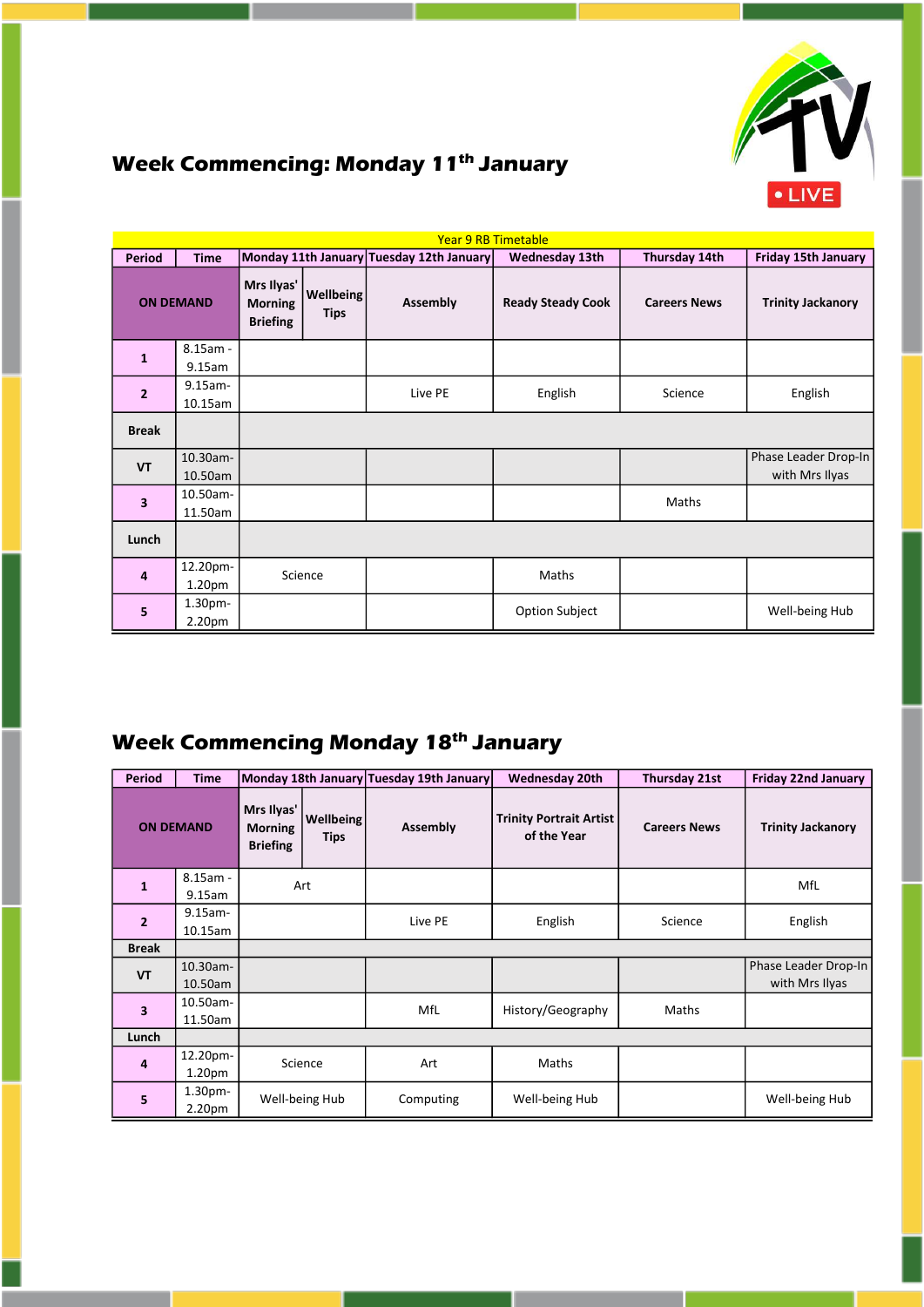

### **Week Commencing Monday 25th January**

| Period                  | <b>Time</b>                    |                                                 |                          | Monday 25th January Tuesday 26th January |                   | <b>Wednesday 27th</b> | <b>Thursday 28th</b> | <b>Friday 29th January</b>             |
|-------------------------|--------------------------------|-------------------------------------------------|--------------------------|------------------------------------------|-------------------|-----------------------|----------------------|----------------------------------------|
| <b>ON DEMAND</b>        |                                | Mrs Ilyas'<br><b>Morning</b><br><b>Briefing</b> | <b>Wellbeing</b><br>Tips | Assembly                                 |                   | Lip Sync Battle       | <b>Careers News</b>  | <b>Trinity Jackanory</b>               |
| $\mathbf{1}$            | $8.15$ am -<br>$9.15$ am       |                                                 |                          |                                          |                   |                       |                      |                                        |
| $\overline{2}$          | $9.15$ am-<br>10.15am          |                                                 |                          | Live PE                                  |                   | English               | Science              | English                                |
| <b>Break</b>            |                                |                                                 |                          |                                          |                   |                       |                      |                                        |
| <b>VT</b>               | 10.30am-<br>10.50am            |                                                 |                          |                                          |                   |                       |                      | Phase Leader Drop-In<br>with Mrs Ilyas |
| $\overline{\mathbf{3}}$ | 10.50am-<br>11.50am            |                                                 |                          |                                          |                   |                       | Maths                |                                        |
| Lunch                   |                                |                                                 |                          |                                          |                   |                       |                      |                                        |
| $\overline{a}$          | 12.20pm-<br>1.20 <sub>pm</sub> |                                                 | Science                  |                                          | Maths             |                       |                      |                                        |
| 5                       | 1.30pm-<br>2.20 <sub>pm</sub>  |                                                 | Well-being Hub           |                                          | Option<br>Subject | Well-<br>being Hub    |                      | Well-being Hub                         |

### **Week Commencing Monday 1st February**

| <b>Period</b>           | <b>Time</b>           | Monday 1st February                             |                                 | <b>Tuesday 2nd</b><br>February | <b>Wednesday 3rd</b><br>February | <b>Thursday 4th</b><br>February | <b>Friday 5th February</b>             |
|-------------------------|-----------------------|-------------------------------------------------|---------------------------------|--------------------------------|----------------------------------|---------------------------------|----------------------------------------|
| <b>ON DEMAND</b>        |                       | Mrs Ilyas'<br><b>Morning</b><br><b>Briefing</b> | <b>Wellbeing</b><br><b>Tips</b> | Assembly                       | The Repair Shop                  |                                 | <b>Trinity Jackanory</b>               |
| $\mathbf{1}$            | $8.15$ am -<br>9.15am | Art                                             |                                 |                                |                                  |                                 | MfL                                    |
| $\overline{2}$          | $9.15$ am-<br>10.15am |                                                 |                                 | Live PE                        | English                          | Science                         | English                                |
| <b>Break</b>            |                       |                                                 |                                 |                                |                                  |                                 |                                        |
| <b>VT</b>               | 10.30am-<br>10.50am   |                                                 |                                 |                                |                                  |                                 | Phase Leader Drop-In<br>with Mrs Ilyas |
| $\overline{\mathbf{3}}$ | 10.50am-<br>11.50am   |                                                 |                                 | MfL                            | History/Geography                | Maths                           |                                        |
| Lunch                   |                       |                                                 |                                 |                                |                                  |                                 |                                        |
| $\overline{a}$          | 12.20pm-<br>1.20pm    | Science                                         |                                 | Art                            | Maths                            |                                 |                                        |
| 5                       | 1.30pm-<br>2.20pm     | Well-being Hub                                  |                                 | Computing                      | Well-being Hub                   |                                 | Well-being Hub                         |